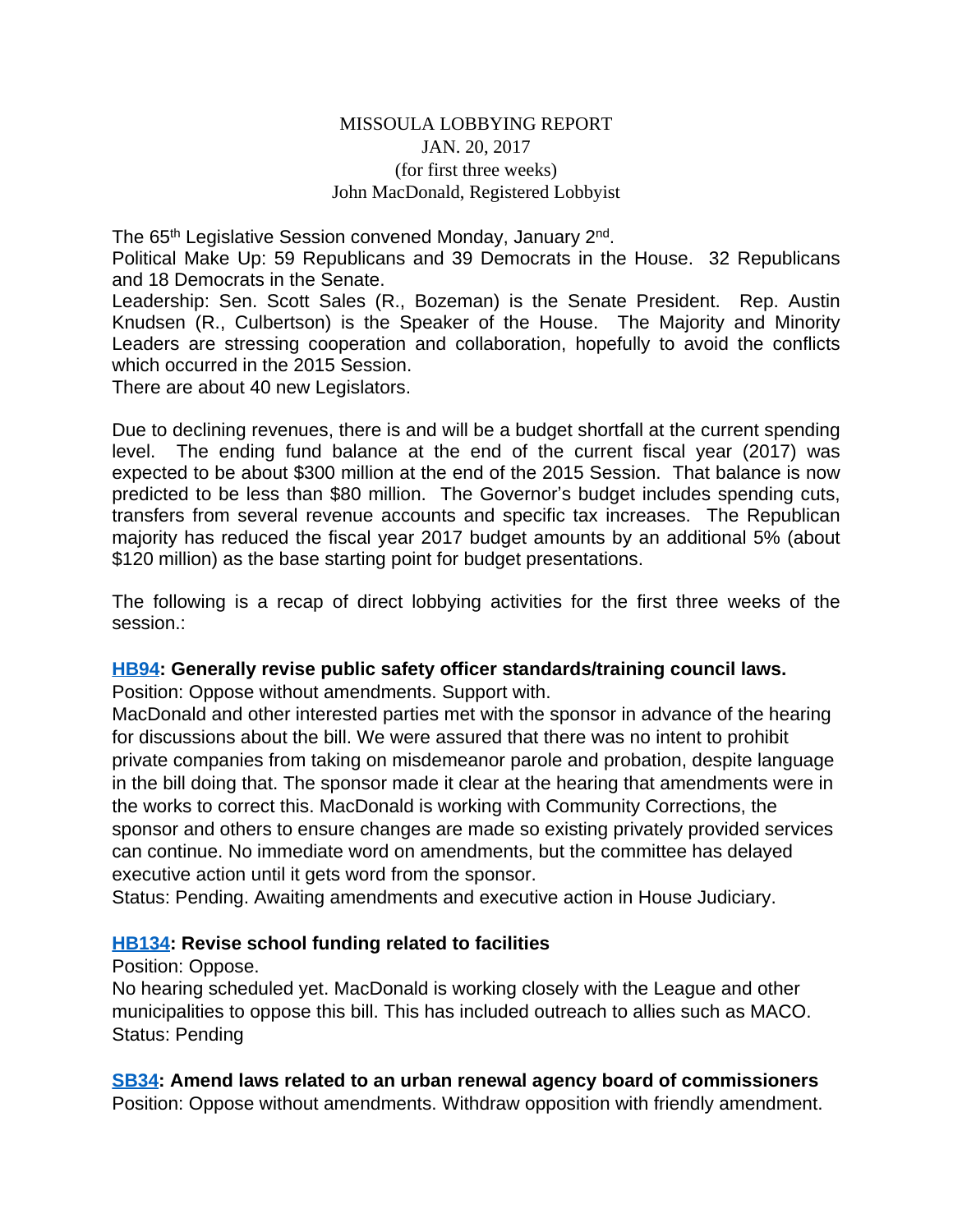MacDonald testified along with representatives from Great Falls and Kalispell at the Senate Local Government hearing and urged a 'no' vote due to the fact that this would mandate memberships on an already small board. The league worked up an amendment to simply ADD two more positions to these boards to accommodate appointees representing the county and school district. However, that amendment FAILED, which we did not expect given conversations with committee members. The committee then passed the original bill. We are working with the league to discuss next steps.

Status: Passed Senate Local Government. Awaiting floor action.

# **[SB27](http://laws.leg.mt.gov/legprd/LAW0210W$BSIV.ActionQuery?P_BILL_NO1=27&P_BLTP_BILL_TYP_CD=SB&Z_ACTION=Find&P_SESS=20171): Amend TIF laws related to public hearings and reporting.**

Position: Oppose without amendments. Support with.

MacDonald testified along with representatives from other municipalities and the league at the Senate Local Government. This bill ran into pretty strong opposition and the sponsor agreed to work with the communities and the league on some amendments. We provided information about reporting requirements and reports that are already in place. MacDonald has had several visits with Thomas since the committee hearing, and the league has worked out a final batch of amendments that would appease both the sponsor and the local governments.

Status: Awaiting approval of amendments and a vote in Senate Local Government.

# **[HB34:](http://laws.leg.mt.gov/legprd/LAW0210W$BSIV.ActionQuery?P_BILL_NO1=34&P_BLTP_BILL_TYP_CD=HB&Z_ACTION=Find&P_SESS=20171) Increase net metering cap for certain customer generators**

Position: Support.

MacDonald met with the sponsor, who was not particularly interested in the city's support, due to his own agenda regarding this bill, which differed from Missoula's. Although prepared to support due to the positive impacts it could have on municipalities, we honored the sponsor's request and stayed out of the room.

Status: Awaiting executive action in House Energy, Technology and Federal Relations

# **[HB181](http://laws.leg.mt.gov/legprd/LAW0210W$BSIV.ActionQuery?P_BILL_NO1=181&P_BLTP_BILL_TYP_CD=HB&Z_ACTION=Find&P_SESS=20171): Establish requirements for police dogs.**

Position: Oppose without amendments.

MacDonald testified on behalf of the Missoula police in opposition to this bill. Joined by about a half-dozen others, including law enforcement, county attorneys. Opponents have offered amendments that would make the bill palatable and have shared those with the chiefs of police, including Mike Brady. MacDonald will allow the chiefs to take the lead on this.

Status: Awaiting amendments and executive action in House Judiciary

# **[HB194](http://laws.leg.mt.gov/legprd/LAW0210W$BSIV.ActionQuery?P_BILL_NO1=194&P_BLTP_BILL_TYP_CD=HB&Z_ACTION=Find&P_SESS=20171): Prohibit local restrictions on electronic devices while driving.**

## Position: Oppose

MacDonald testified along with representatives from other communities, law enforcement and the League in opposition to this bill, citing the need to respect local control and the fact that these are public health issues. The sponsor seems to have found a sympathetic committee in House Judiciary, although we heard rumors after the